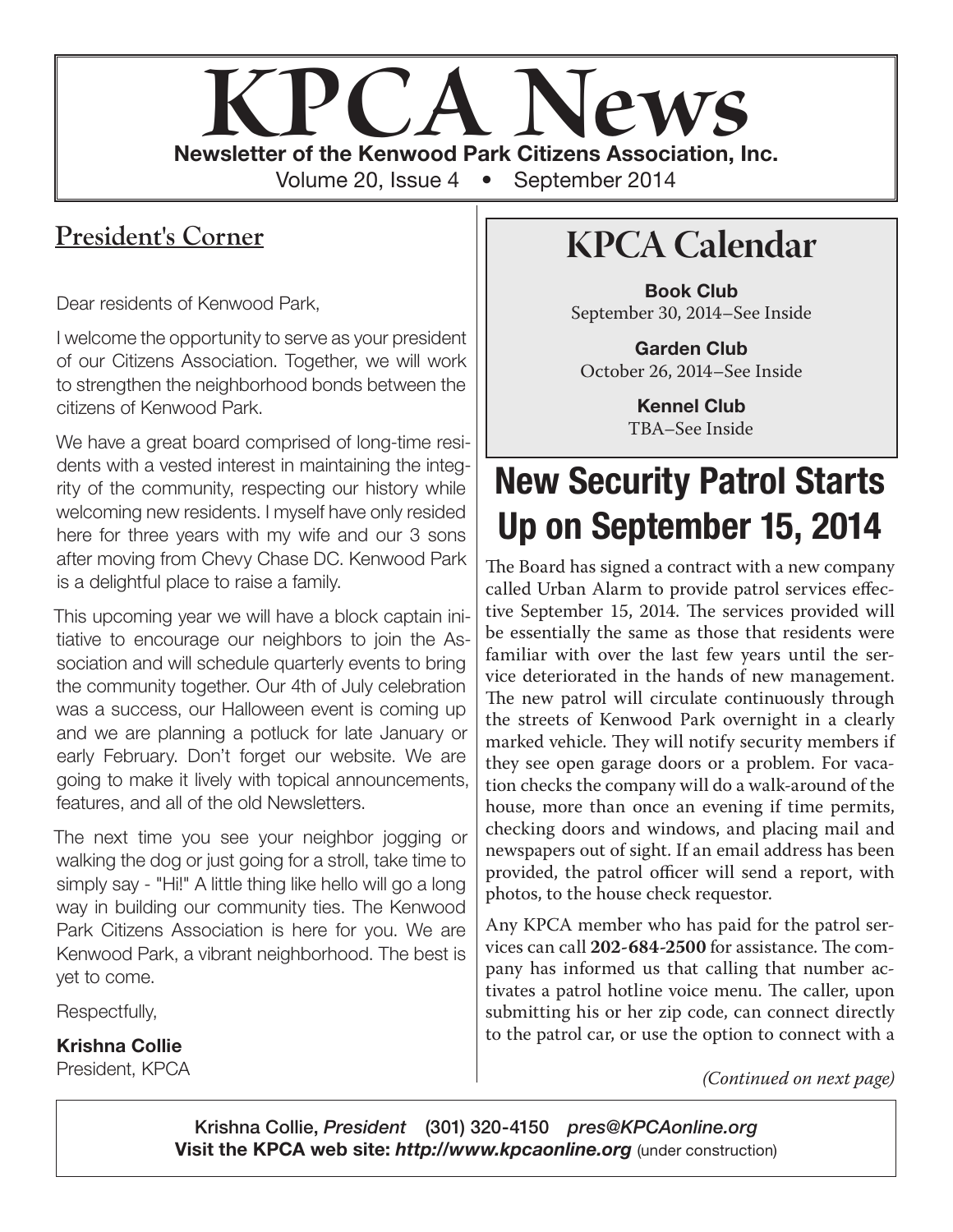#### New Security Patrol (continued from page 1)

supervisor to schedule a vacation watch. Hence, the only number a security member needs for either purpose is **202-684-2500**. This number is manned 24 hours a day, seven days a week.

This is a new service. If you encounter any difficulty at all please contact our President at once, contact information on the masthead. As this is a new service we want to correct any glitches as fast as possible.

In fact, Urban Alarm is already running patrols through the neighborhood. If you wish to request vacation services even before September 15, contact the President and a nightly walk-around can be scheduled. After September 15, please use **202-684-2500**.

Urban Alarm, which is already providing services to the Kalorama neighborhood in the District, appears to be "high tech." For those who supply an email address to Urban with the house check request, a report will be emailed to the resident after the inspection. We are printing a sample of the report in this issue. For those who don't wish to provide an email address, a print-out of the same report will be dropped off to the address the next day.

Urban Alarm also provides individual home monitoring systems, and will offer free service through 2014 for any system they take over in Kenwood Park. They would then respond to alarm calls. This offer is valid through the end of October.

Sample Reports from Urban Alarm →

## Block Captains

At the last Board meeting a number of residents volunteered to become block captains. This involves visiting neighbors on your street and inviting them to join KPCA. This could be done at your leisure and for as many houses as you can find the time. Volunteers will be armed with some literature. Of course, we are trying to grow the membership, foster community spirit, meet one another, and not inconsequentially, lower the annual membership dues.

If you have the time to do a little walking and want to meet new people in your neighborhood, contact our acting membership chair-person, Hannah Elson, at 301 320 2837.

| Form Name:<br>Submitter Name:<br>Submission Date:<br>Reference Number: | <b>Patrol Report Kenwood Park</b><br>patrol@urbanalarm.com<br>Aug 21, 2014 9:20 PM<br>20140822-1814894730 |                                                                                                                                                                                                                                         |
|------------------------------------------------------------------------|-----------------------------------------------------------------------------------------------------------|-----------------------------------------------------------------------------------------------------------------------------------------------------------------------------------------------------------------------------------------|
| Check In                                                               |                                                                                                           |                                                                                                                                                                                                                                         |
| Date Time Stamp<br>Geo Stamp<br>Reporting Officer<br>Member            |                                                                                                           | Aug 21, 2014 9:05 PM<br>Marbury Road, Kenwood Park, MD, US<br>Aug 21, 2014 9:05 PM [ View Map ]<br>Andy Alvarez<br>5816-Ma                                                                                                              |
| <b>Patrol Scope</b>                                                    |                                                                                                           |                                                                                                                                                                                                                                         |
| Action<br>Areas Checked                                                |                                                                                                           | Foot Patrol<br><b>Front Steps</b><br>Front Door Area<br>Left Side Garage / Driveway Area<br>Left Side Fence Line<br>Rear Yard<br>Rear Upper Deck<br>Rear Screened Patio Area<br>Right Side Fence Line<br>Vehicle, lower level rear door |
| <b>Results of Patrol</b>                                               |                                                                                                           |                                                                                                                                                                                                                                         |
| Report<br><b>Additional Notes</b>                                      |                                                                                                           | All Secure<br>Observation (See Notes / Image)<br>Action<br>Picked up (2) newspapers left at the front drive,<br>discarded as instructed.                                                                                                |
| Report Images                                                          |                                                                                                           | Garbage and recycling has been collected, returned<br>both bins to the side of the house.                                                                                                                                               |
|                                                                        |                                                                                                           |                                                                                                                                                                                                                                         |
|                                                                        |                                                                                                           |                                                                                                                                                                                                                                         |

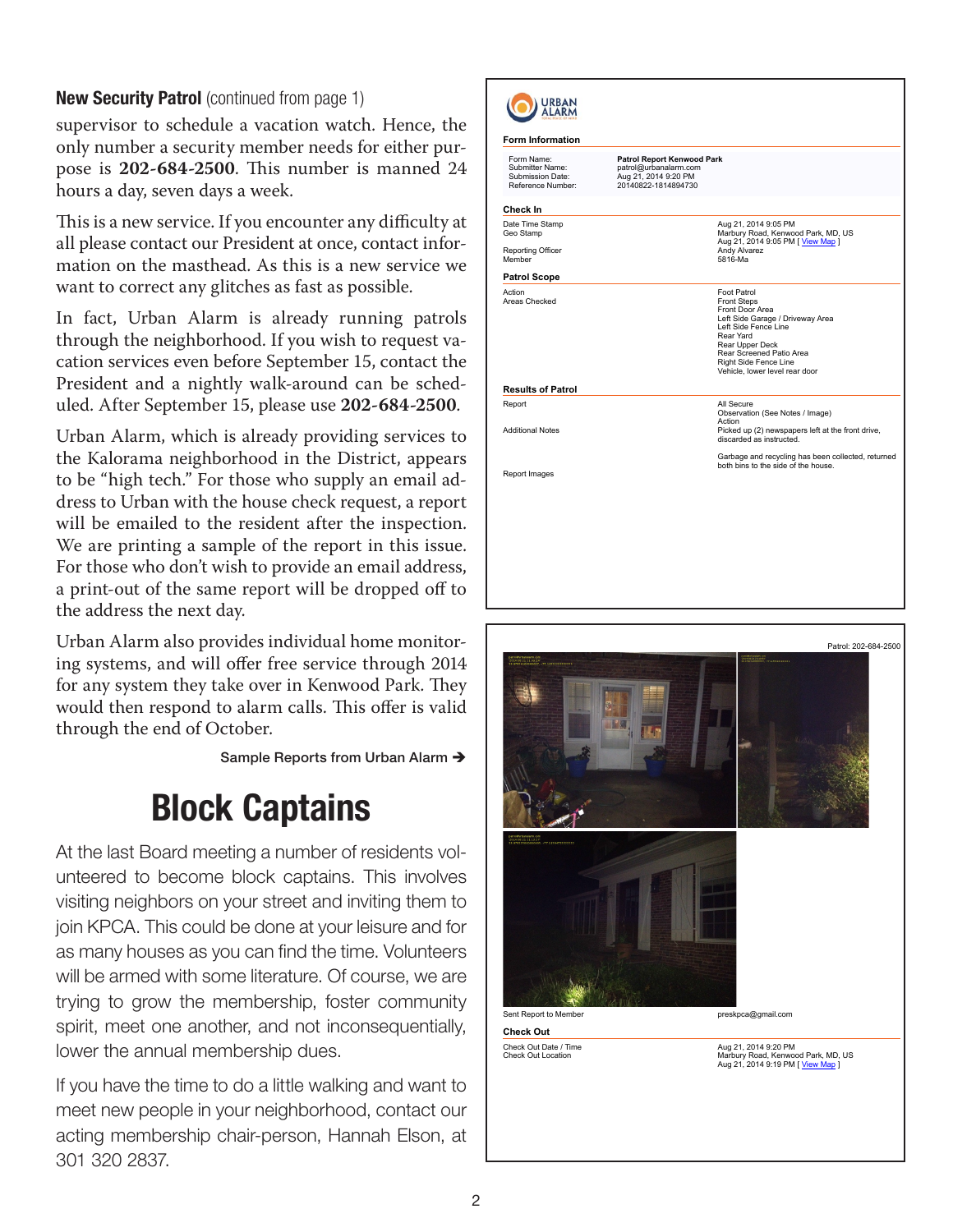# **Board Decision on Next Fiscal Year Dues**

The Board has determined that dues for the coming fiscal year, September 15, 2014 to September 14, 2015, will be \$295 for Security membership and \$85 for social membership. This is a reduction of dues from last year which were \$338 and \$100. A membership application in this issue reflects the new dues schedule. Please note that the Board has decided to start the enrollment period on September 15, 2014, to coincide with the activation of a new security patrol service on that date. The period of membership would continue for 12 months, as before, but ending on September 14, 2015. The reason for this change is essentially to keep faith with our residents. We have not been able to provide a security patrol since before July 1, 2014. Consequently, there is no justification for asking residents to pay for services not provided in that period. If you already paid your 2014-2015 dues, your membership will be extended to September 14, 2015.

| <b>Kenwood Park Citizens Association</b> |                                                                                                                                                                                        |  |
|------------------------------------------|----------------------------------------------------------------------------------------------------------------------------------------------------------------------------------------|--|
|                                          | Please renew your membership today (or join for the first time).                                                                                                                       |  |
|                                          | September 15, 2014 to September 14, 2015                                                                                                                                               |  |
|                                          | Security patrol contribution and KPCA membership together: \$295.                                                                                                                      |  |
| □                                        | Social KPCA membership only: \$85.                                                                                                                                                     |  |
|                                          |                                                                                                                                                                                        |  |
|                                          |                                                                                                                                                                                        |  |
|                                          |                                                                                                                                                                                        |  |
|                                          |                                                                                                                                                                                        |  |
|                                          |                                                                                                                                                                                        |  |
|                                          | Home Phone (________) ___________- <sup>_</sup> _____________________                                                                                                                  |  |
|                                          |                                                                                                                                                                                        |  |
|                                          | <b>Emergency Contact:</b> (Someone we can call if you are out of town or are disabled, even in the evening):<br>Please make checks out to: Kenwood Park Citizens Association (or KPCA) |  |
| Please mail to:                          |                                                                                                                                                                                        |  |
|                                          | Hannah Elson, KPCA Treasurer<br>6320 Lenox Rd.<br>Bethesda, MD 20817                                                                                                                   |  |
|                                          | If you prefer to pay online, go to: www.brightdoc.com/kpca                                                                                                                             |  |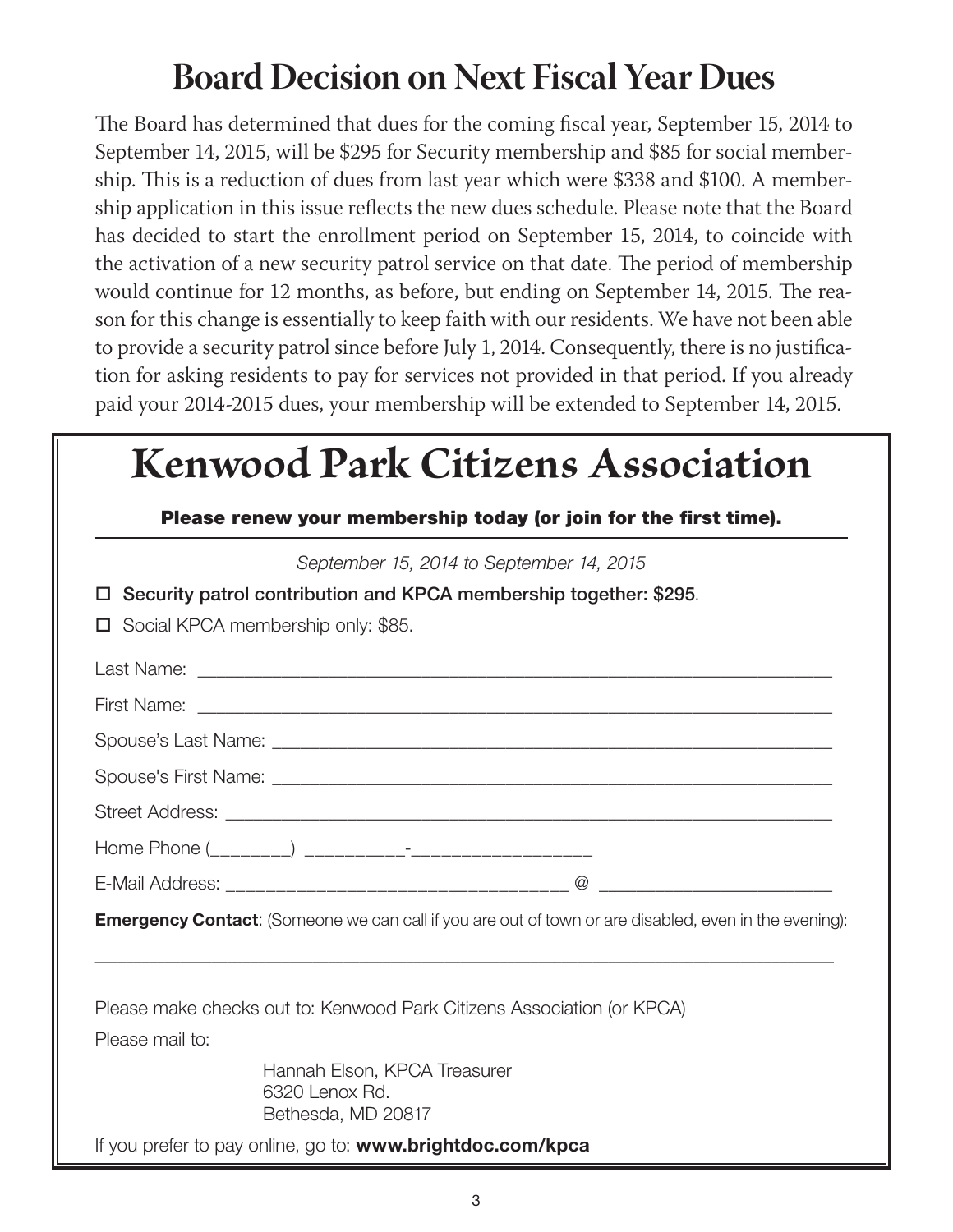### *The Real Estate World*

## **Kenwood Park Real Estate Update September 2014**

The current real estate market is uninspiring at best. Homes are selling more slowly and prices are rising so modestly as to really be seen as flat. Last year's market was robust and there seemed to be force behind it. This year's market has slipped with no apparent definitive reason. Montgomery County has had a .3% increase in average sales price over 2013, which is better than surrounding counties – except DC which rose a robust 7.58%. The median price was down .6%. Montgomery County's dollar volume of sales for January through July is \$31.2 billion compared to the same time frame last year of \$33.2 billion. And the number of closed sales have decreased everywhere in the Metro area. Fairfax is down \$5.2 billion but again DC is the winner with volume up \$2.3 billion.

For Kenwood Park though the number of homes closed over this time frame rose from 5 to 8, the dollar volume from \$4.820 million to \$9.466 million and the average time on the market fell five days to 13.6. So we are doing better than the county as a whole. This is likely attributable to the pricier new builds which skew the numbers.

As of this moment in Kenwood Park there are five homes **Example 1**<br> **Solution 11:00:00 to the pricier new builds which skew the numbers.**<br>
As of this moment in Kenwood Park there are five homes able to the pricier new builds which skew the numbers.<br>
As of this moment in Kenwo The three most expensive are new construction. There are three homes for rent between \$4200 and \$4600. Since June 1 three homes have closed between \$965,000 and \$1,185,000. And 10 homes have rented between \$3500 and \$6000.

Right now, three homes are for rent in the mid \$4000s. And three are for sale: One at \$1,488,000, one at \$2,095,000 and one at \$2,299,000.

> *Contributed by Linda Chaletzky lchaletzky@eversco.com*

\*Statistics are taken from the Metropolitan Regional Information System for three areas: Washington, D.C., Montgomery County, Maryland, and Fairfax County, Arlington, Alexandria, and Falls Church in Virginia.

xxxxxxxxxxxxxxxxxxxxxxxxxxxxxxx

## Letter from Bethesda District Montgomery County Police Commander

As commander of the 2nd District, I find that working in partnership with the communities we serve is essential to successful law enforcement. As police resources are limited, it is critical that the community be our "eyes" and "ears" and calls us immediately when suspicious behavior, persons and vehicles are observed. Neighborhood Watch programs and roving private security patrols are excellent deterrents to crime and their efforts are appreciated by our officers. We are always willing provide training and awareness for these groups. Together, we hope to reduce crime and the fear of crime.

#### Crime updates: (as of August 6, 2014)

In July, we had only one robbery in the entire district bringing the total for the year to 22, which is the exact same number at this time last year. However, also in July, we had 123 vehicles entered where property was removed. Of these 123, 88% were left unlocked. In the others where force was used to gain entry, it was primarily because expensive items were left in plain view such as laptops, wallets, purses, etc. We are up 7.7% in this category so far this year. We have reviewed suspects on video and watched as they try door handles, then move onto to the next car when they find it locked. We have talked to suspects after they are arrested and they will tell us that they like to commit this crime here because "most people leave their cars unlocked and there is good stuff inside."

Also in July there were 19 residential burglaries. Of these burglaries, 6 involved property such as bicycles taken from open garages.

In June, 30% of stolen cars were taken with a spare key left inside the car.

While I will continue to deploy my resources to those areas most affected by crime trends, there is still a lot of work we need to do together to deter and prevent many of these crimes from occurring. The first step is to make sure you are doing what you need to do to prevent yourself from becoming a victim by simply locking your car, not leaving spare keys inside your car and closing and locking your garage doors, especially at night.. The second step is to be a good neighbor - call your neighbor when you see a garage door being left open, share the stats on thefts from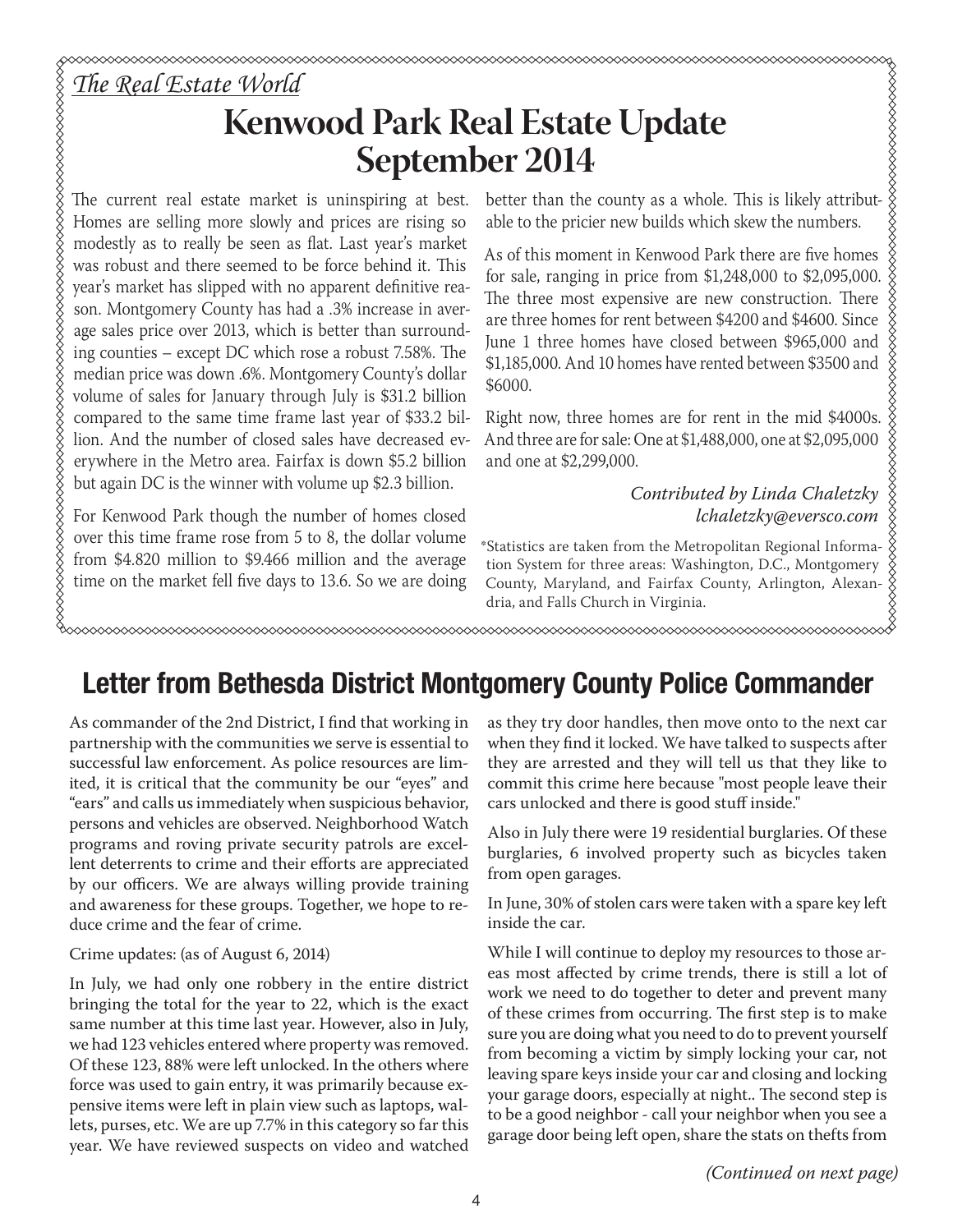## **Kenwood Park Kennel Club**

In light of the interest shown by KP residents for a dog get together, KP Kennel Club is preparing for our next Yappy Hour. If anyone is willing to host or help with the next party, please contact Neda *kpkennel@kpcaonline.org.*

# **KPCA GARDEN CLUB NEWS**

Join us this year's **Fall Social Event : Bulb Planting Party** on **Sunday Oct. 26th, 3:30-5:00 PM.**  Meet neighbors and help beautify Kenwood Park. Gardeners of all ages are welcome.

Adults can guide kids, as we add spring blooming bulbs to the Durbin Rd. Triangle (corner of Radnor Rd. and Durbin Rd.) and then celebrate with cupcakes.

**Contact:** Sinaly Roy at sinalymroy@gmail.com to receive an email reminder with further details, and to learn about future events.

#### Letter from Police Commander (continued)

cars and what needs to be done to prevent this crime and deter criminals from coming back to our neighborhoods, and call the police when you see a strange car or person in the neighborhood especially late at night.

I am very excited about my new District Community Action team which is a team of 7 officers that focus on hot spots only. They are not tied to the police radio for the constant calls for service, but rather go to areas that have experienced crime trends and provide a visible deterrent to discourage future activity and make arrests if possible. In June, this team arrested three different suspects operating stolen cars or attempting to steal them. I am also very pleased to have a new Petty Crimes Detective. This officer's responsibility is to look mostly at misdemeanor property crimes such as thefts from cars, credit card thefts, etc. and put the pieces of the puzzle together to identify trends and suspects. Just last week, a suspect that had committed thefts at various country clubs was arrested after the Petty Crimes Detective pieced together evidence from three different crime scenes to identify the suspect responsible for them.

After almost three years as your commander, it is abundantly clear that we cannot do our job without your help.

## Neighborhood Services Available

#### Baby Sitters

| L. Sorcher (Certified)                                                                                                                                                                                                                                                                                                                       | (301) 229-2328 |  |  |  |
|----------------------------------------------------------------------------------------------------------------------------------------------------------------------------------------------------------------------------------------------------------------------------------------------------------------------------------------------|----------------|--|--|--|
| C. Goldman                                                                                                                                                                                                                                                                                                                                   | (301) 320-1582 |  |  |  |
| Michelle Dressner                                                                                                                                                                                                                                                                                                                            | (301) 652-5453 |  |  |  |
| Olivia Barber                                                                                                                                                                                                                                                                                                                                | (301) 760-7535 |  |  |  |
| Katie Choppin (certified)                                                                                                                                                                                                                                                                                                                    | (301) 229-9139 |  |  |  |
| Carly Choppin (certified)                                                                                                                                                                                                                                                                                                                    | (301) 229-9139 |  |  |  |
| Anne Charpentier (certified)                                                                                                                                                                                                                                                                                                                 | (301) 320-4310 |  |  |  |
| Bailey and Hannah (sisters, H.S. stu-<br>dents, both CPR cert., Children's                                                                                                                                                                                                                                                                   |                |  |  |  |
| Hospital, babysitting cert.                                                                                                                                                                                                                                                                                                                  | (301) 312-8606 |  |  |  |
| Ally (Alexandra) Turco (CPR cert.                                                                                                                                                                                                                                                                                                            |                |  |  |  |
| Amer. Red Cross First Aid cert.                                                                                                                                                                                                                                                                                                              | (240) 620-5775 |  |  |  |
| Leaf Rakers, Snowshovelers, Odd Jobs                                                                                                                                                                                                                                                                                                         |                |  |  |  |
| $\Box$ , $\Box$ , $\Box$ , $\Box$ , $\Box$ , $\Box$ , $\Box$ , $\Box$ , $\Box$ , $\Box$ , $\Box$ , $\Box$ , $\Box$ , $\Box$ , $\Box$ , $\Box$ , $\Box$ , $\Box$ , $\Box$ , $\Box$ , $\Box$ , $\Box$ , $\Box$ , $\Box$ , $\Box$ , $\Box$ , $\Box$ , $\Box$ , $\Box$ , $\Box$ , $\Box$ , $\Box$ , $\Box$ , $\Box$ , $\Box$ , $\Box$ , $\Box$ , |                |  |  |  |

Isaac Bacon (Whitman HS student) is offering to do yard work, fall/spring clean-up, and any other odd job (240) 507-8075 *IsaacBacon43@gmail.com* Shafi Noss (301) 325-8360 **Amber White (301) 588-6474** (*apamberpower@gmail.com* (loving and reliable dog walker)

Alex (10th grader at French Int'l School) *acpiot@gmail.com*

#### GET LISTED HERE FREE:

Leave name and phone number with Editor, Edward Elson, at (301) 320-2837 or email *news@kpcaonline.org*

We need to continue to work together to make the 2nd District a great place to live, work and play. I have two community services officers that are more than willing to conduct free home or business security surveys, or speak at a neighborhood meeting about crime and/or safety issues. They can be reached at 240-773-6700 and ask for the CSO. Please help us by doing your part to protect our community!

Sincerely,

Captain David Falcinelli *Commander - 2nd District*

PO3 Oliver M. Janney *Community Service Officer* 2nd District Police 7359 Wisconsin Ave Bethesda MD 20814 240-773-6728

The Montgomery County Police Department is currently hiring for police officers. ARE YOU READY?

For more information please visit: *http://www.joinmcp.com*